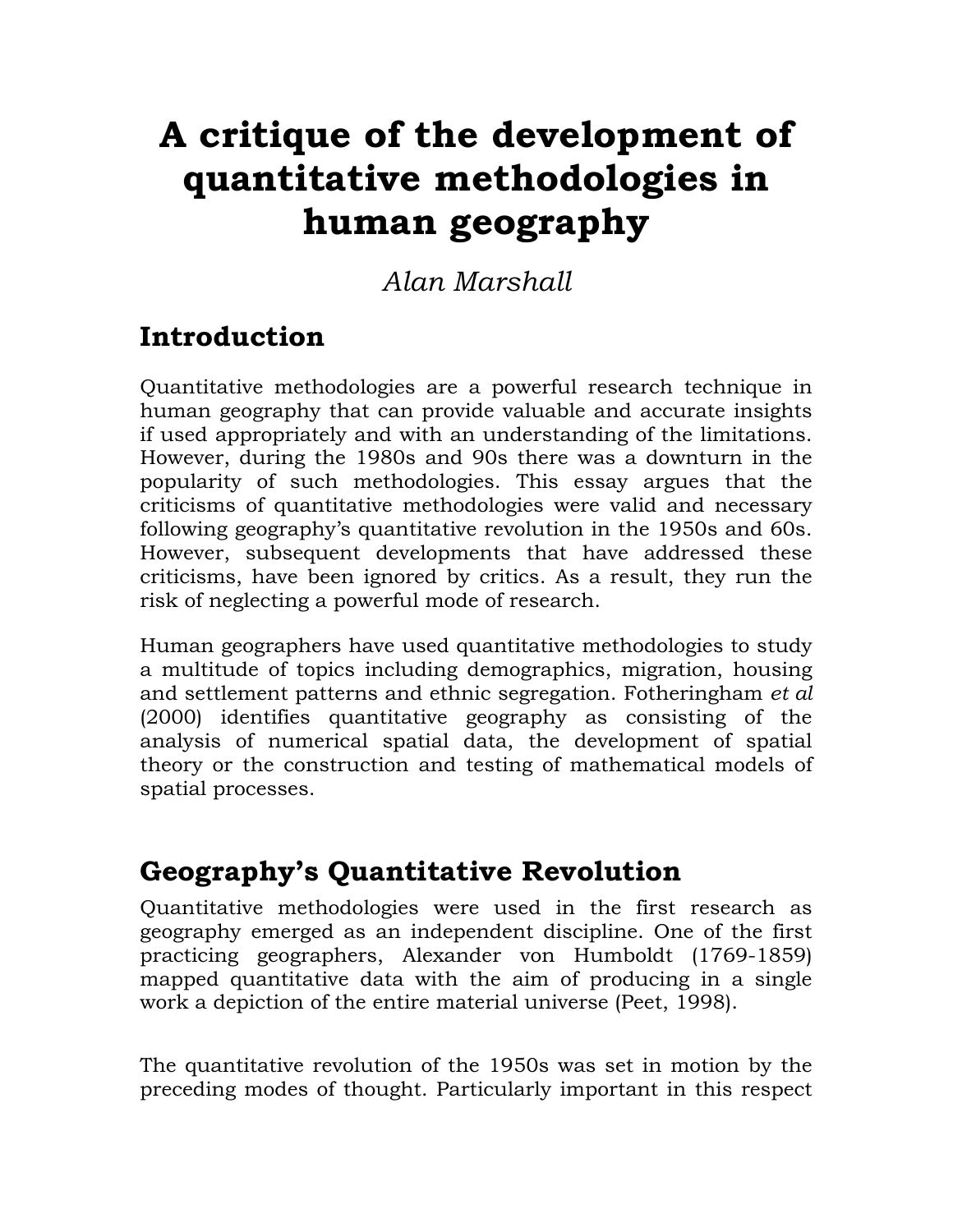were environmental determinism and regional geography. Environmental determinism was heavily influenced by scientific developments in biology, notably Darwin's theory of evolution and the political situation of the time (Peet, 1998. Holt-Jensen, 1999). For example, Friedrich Ratzel's ideas that population growth justified the acquisition of new territories was used to serve imperialist needs.

Environmental determinism fell out of favour by the mid 1930s, it was replaced by regional geography, in part as a reaction to the crudities of environmental determinism (Holt-Jensen, 1999. Johnston and Sidaway, 2004). Regional geography involved the study of unique combinations of characteristics in specific areas. No generalisations were possible (Peet 1998), except that all areas were unique.

The movement away from the regional geography approach was stimulated by three factors. Firstly, the practical demands of the war led to geographical research that produced generalisations. Secondly, non-geographers became involved in human geography research, most notably the social physics school of the 1940s applied natural science methodologies to human geography research. The above points exacerbated the final factor, the growing frustration that some geographers felt towards the regional approach which was increasingly considered non scientific and outdated (Peet, 1998. Unwin 1992. Cloke *et al*, 1991).

This led to Fred Schaeffer, a professor at the University of Iowa, attacking regional geography in 1953. He argued that objects in geography were no more unique than in other disciplines and that a science should search for laws (Peet, 1998). He urged geographers to study systematically, using quantitative methodologies (Holt-Jensen, 1999), providing the stimulus for the quantitative revolution.

The initial development of quantitative geography was based in the USA in the 1950s (Johnston and Sidaway*,* 2004). The assimilation of quantitative methodologies in Britain lagged behind that of the USA by seven or eight years (Robinson, 1998. Holt-Jensen,1999).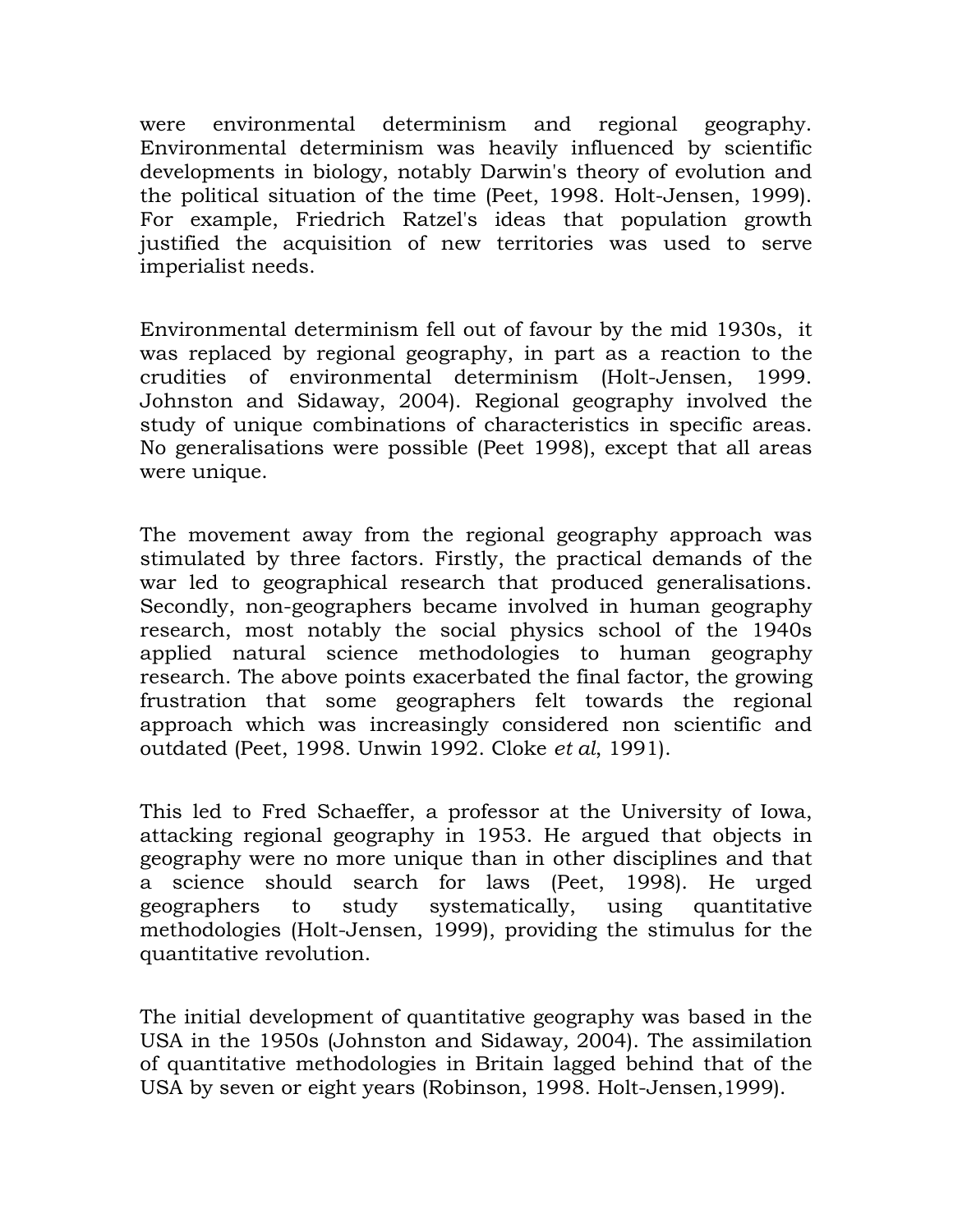The "Quantitative Revolution" saw the first concerted attempt to apply quantitative methodologies within geography. The new approach aimed to make geography more scientific and was guided by the following basic ideals of logical positivism:

- That only one scientific method exists
- That knowledge is neutral
- That the standards of accuracy and precision in the physical sciences offered the only genuinely explanatory framework for the generation of scientific knowledge.

(Robinson 1998: 2)

#### **Criticism of the Quantitative Revolution**

In the 1960s and 1970s a number of criticisms were mounted against use of quantitative methodologies in geography (Cloke *et al*, 1991. Johnston and Sidaway*,* 2004). Most of these were targeted at the positivist underpinnings of the approach (Peet, 1998) and concerned the claim of objective research, the lack of consideration of agency and structure, the imposition of the natural sciences approach, the assumption that social systems could be considered closed and the notion that statistical relation implied causal relation.

The positivist claim that research should be value free was criticised by those who argued that this was not possible in social research. As researchers are part of society, their values, experiences and motives inevitably influence their research. Quantification was claimed to give a false sense of objectivity by artificially separating the observer from the observed (Cloke *et al* 1991).

Another criticism was the failure of quantitative techniques to appreciate the importance of structure and agency. Quantitative researchers treated people as objects without any consideration of the values and meanings that make individuals human and the capabilities that they possess (Cloke *et al,* 1991, Smith, 1998).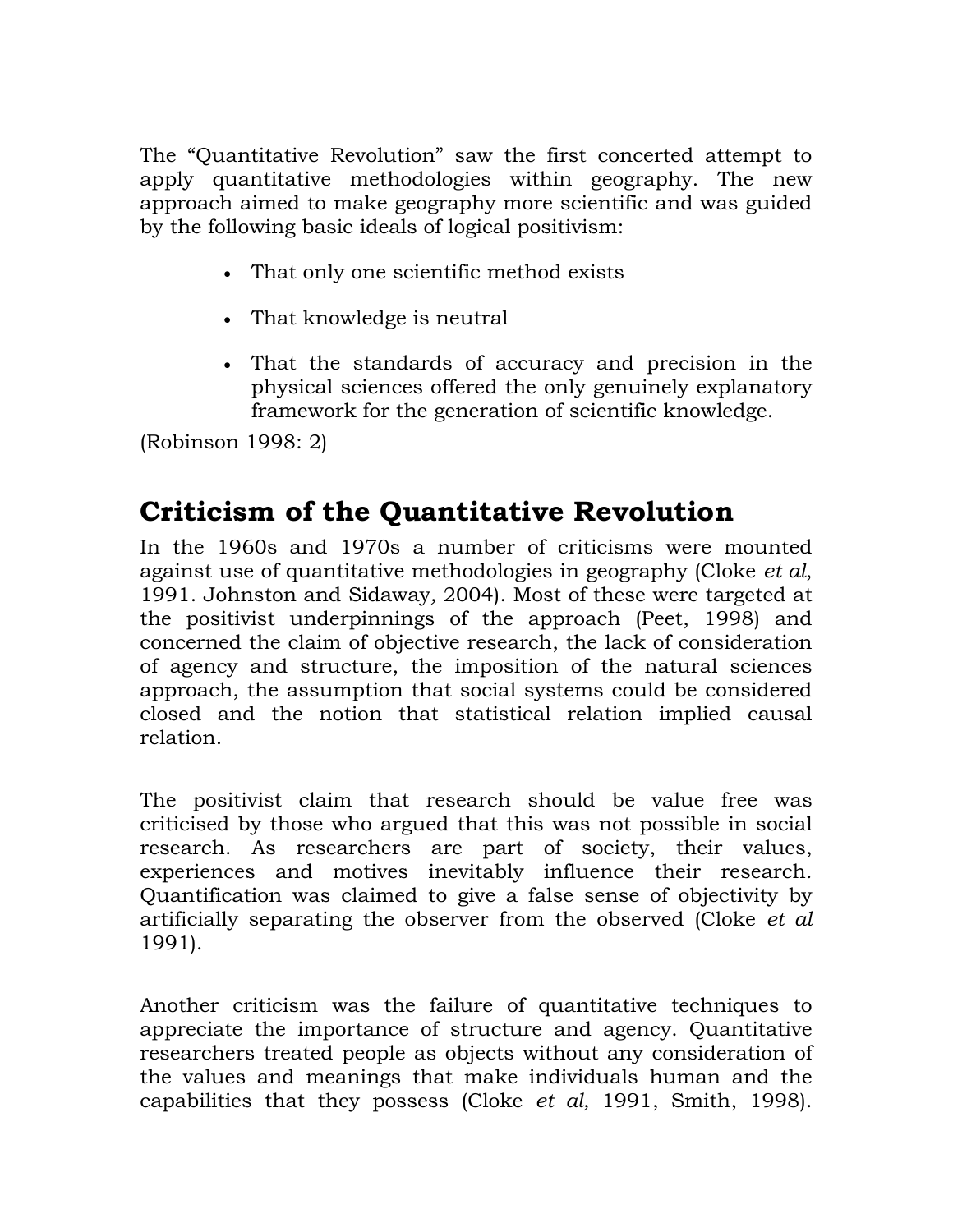Concerns were raised that the complex economic, political and social structures that act on spatial patterns were not sufficiently taken into account by quantitative methodologies. A purely quantitative approach, it was argued, looked at how things seemed to be rather than how they might be under different social conditions (Cloke *et al* 1991). For some geographers the new quantitative approach seemed "socially and politically irrelevant" (Peet 1998: 67).

The idea that a unity of scientific method existed was another positivist assumption that came to be challenged (Bryman, 2004). The imposition of the methods of the natural sciences were rejected by many geographers who felt that each discipline should have its own approach to reflect its unique focus.

The positivist approach is suited to and often assumes a closed system and does not consider the difficulties of quantitative modelling of open systems (Cloke et al 1991). Sayer (1985) argues that there are two conditions that must both be satisfied for a closed system to exist. These are that there must be no change in the object possessing the causal powers and that the relationship between the causal mechanism and those of its external conditions must also be constant. From this definition it is clear that social science research involves open systems because humans have the capacity to change and human actions have the capacity to alter the configuration of systems (Sayer, 1985).

In addition to the criticisms of the positivist underpinnings of quantitative geography other weaknesses emerged. The statistical techniques that were applied after the Quantitative revolution were largely imported from outside the discipline (Harvey, 1969). Some of these techniques were used in a `cookbook' fashion without consideration of the appropriateness of use for spatial data (Fotheringham *et al*, 2004).

The criticisms levelled at the quantitative geography of the mid 20<sup>th</sup> century can be illustrated with a critique of a study of population and residential segregation at this time. Farley and Taeuber's study (1968) explored the nature of population change for "White" and "Negro" populations in thirteen US cities. Segregation is portrayed as a problem and is measured using a dissimilarity index<sup>1</sup> in  $1960$ and 1965.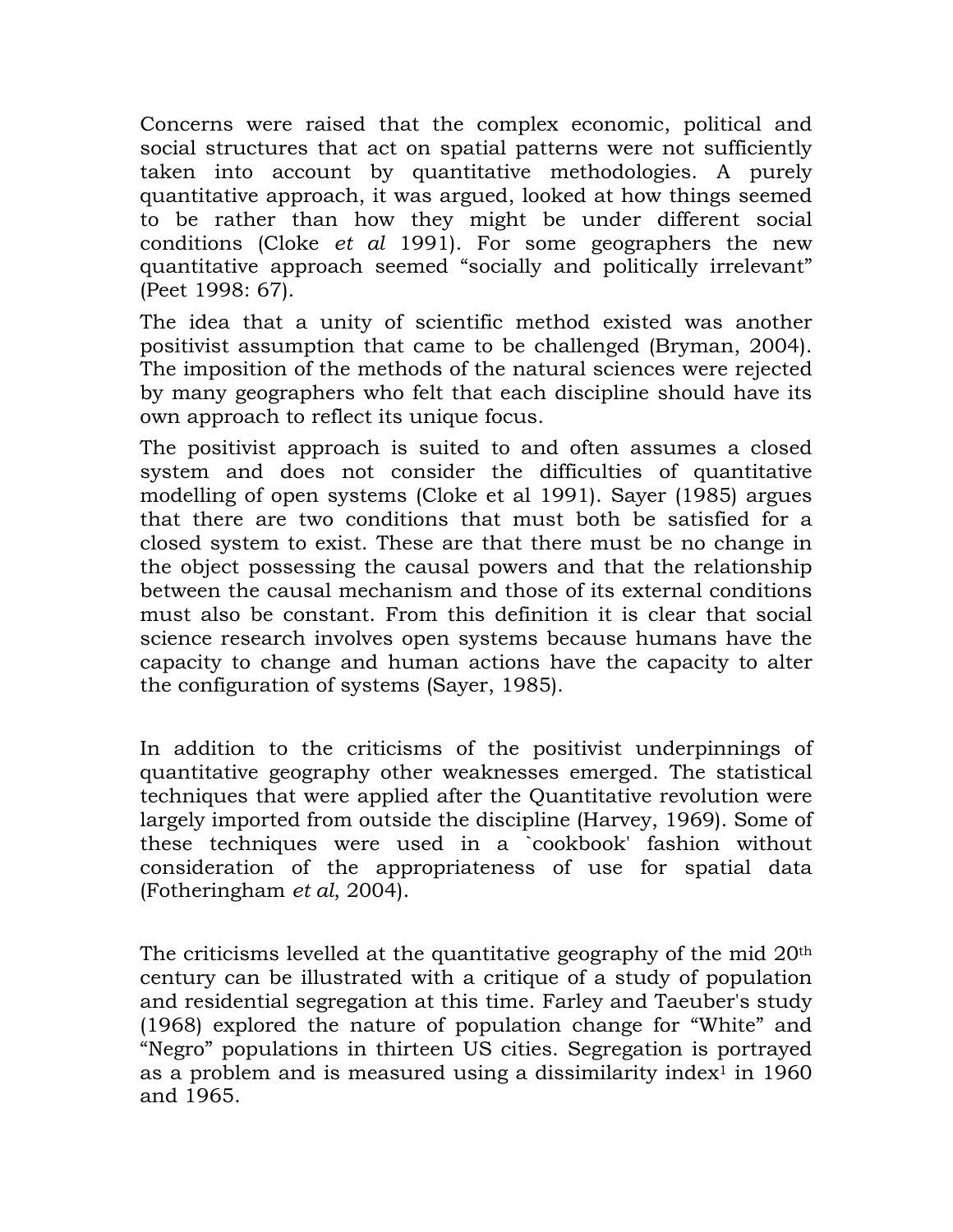This study is open to many criticisms. Firstly, it shows a lack of understanding of the difference between statistical association and causal association as identified by Sayer (1985). The assumption of causality is shown when Farley and Taueber suggest that the Negro percentage in an area can be used to predict the extent of social problems found in that area.

Secondly, the research makes no attempt to understand the social processes that cause segregation, numerical evidence is used to show that segregation exists but there is no consideration of the cultural, social and historic reasons why it occurs.

The conclusions of the researchers demonstrate the isolation of the research from the society that they study. They produce generalised formulas to calculate the percentage of the population to be moved, in a process where white households are "exchanged" with Negro households in order that segregation is reduced. People are treated as objects whose choice of home can be dictated by formula.

#### **Developments in Quantitative Methodologies**

Despite the criticisms, the quantitative revolution in geography was an essential development because it modernised a largely descriptive discipline (Holt-Jensen, 1999. Sayer, 1985). However, the lack of consideration of the philosophical underpinnings of the research of this period, made much of it susceptible to the strong criticisms of positivism (Unwin, 1992). As a result, quantitative methodologies experienced a downturn in popularity in the 80s and 90s, as geography experienced the `cultural turn' and split into various modes of thought (Robinson, 1998).

The major change that resulted from the criticisms of the quantitative revolution was the recognition that the philosophical basis and role of quantitative methodologies had to change. Harvey (1969: 7) recognised the danger of the inappropriate use of quantitative tools: "I believe that these tools have often been misapplied or misunderstood in geography. I certainly plead guilty in this respect. If we are to control the use of these sharp tools in research we must understand the philosophical and methodological assumptions upon which their use necessarily rests."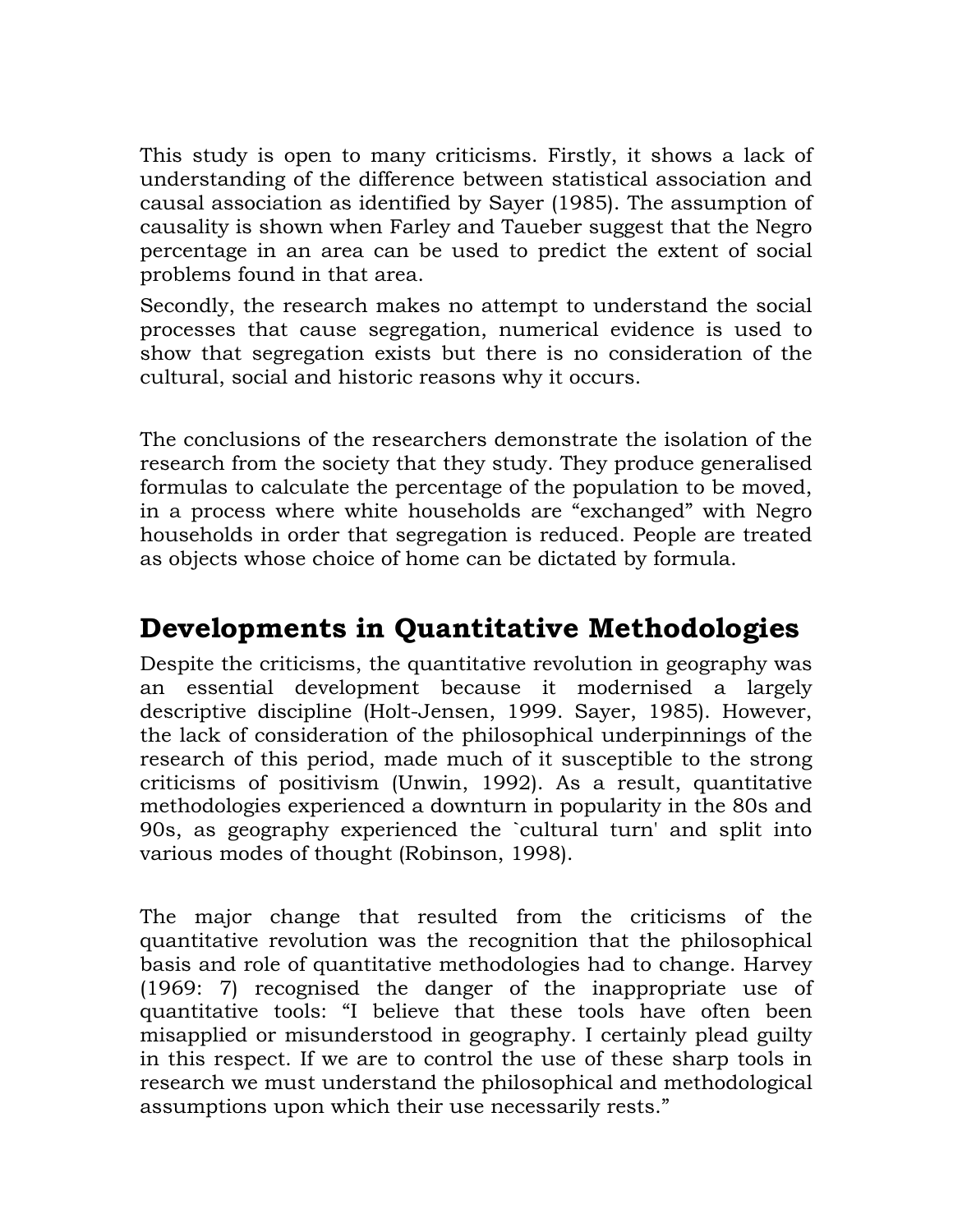The idea that quantification would lead to the generation of universal laws (as in the natural sciences) has been recognised as impossible due to the complexity and ephemeral nature of social systems. Such techniques are now used to provide sufficient evidence that makes acceptance of a line of thought compelling. It has been acknowledged that ontological assumptions applied by those who used quantitative methodologies in the social sciences must differ from the natural sciences (Fotheringham *et al* 2000, Christensen, 1982).

During the 50s and 60s quantitative analysis was used speculatively to develop theory on social processes. A consensus view developed that statistical analysis should not subsume theoretical development and should be accompanied by relational and contextual understanding of the social process (Robinson, 1998, Bennet, 1985). The research strategy has since matured from inductive and deductive approaches to a retroductive approach that recognises the guiding role that social structures and mechanisms should play in social science (Blaikie, 1993).

The speculative nature of much of the quantitative research in human geography led to false identification of causation between variables because researchers had not considered the mechanisms of the social process that they were studying (Blaikie, 2000). Sayer (1984) stresses the importance of qualitative techniques and causal knowledge to distinguish between those variables that are statistically related and those that are causally related.

Whichever methodological approach that is used subjectivity is a difficult issue to address. Quantitative geographers no longer cling to the idea that quantitative techniques allow objective research. They have recognised that knowledge is situated and that there is a need for reflexivity (Rose, 1997. Parker 1999).

The philosophical changes described above led to a number of practical changes to the quantitative approach in human geography. One of these was the increase in use of quantitative and qualitative techniques with the thinking that there is "no fundamental clash between the purposes and capabilities of the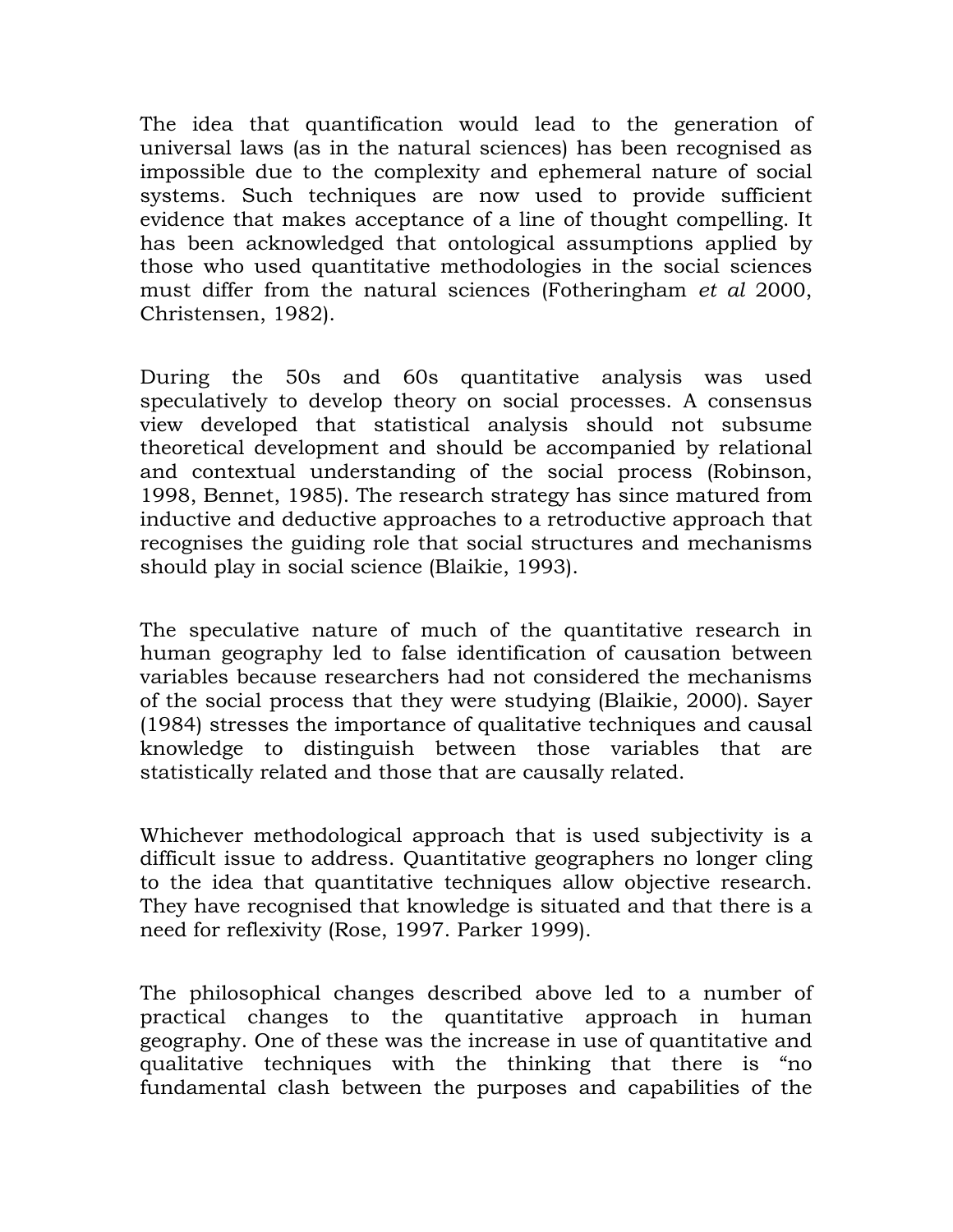two approaches" (Yeung, 1997: 64). Quantitative geographers have also shifted the focus of their research away from attempts to investigate similarities across space and the production of global, general laws to local analysis that tests for the presence of differences across space rather than assuming such differences do not exist. (Fotheringham *et al*, 2000).

Simpson and Dorling's research (2004) on segregation by race can be compared to Farley and Taeuber's 1968 study, to show the changing use of quantitative methodologies in human geography research. This study uses data from the 1991 and 2001 census as well as detailed data collected by Bradford council to assess claims of self segregation of South Asian populations in Bradford in the wake of the 2001 disturbances (Cantel, 2001).

The paper begins by situating the research in the context of the 2001 "race riots" and the resulting social and political climate. The historical, cultural and economic reasons for segregation are considered and form the substantive theory that the use of quantitative techniques fits around. Statistics involving race are given detailed consideration: racial classifications are recognised as being products of society and as having the power to influence how people see themselves. The danger of misinterpreting statistical relations between ethnic groups and other characteristics as causational relationships is acknowledged.

The study uses the same index of dissimilarity as in Farley and Taeuber's 1968 research. However, there is more evaluation of the use of this technique. Alternative measures are evaluated and the final choice of approach is justified. The limitations of the index of dissimilarity, such as the inability to distinguish between enforced and voluntary segregation, are stated.

Finally, Simpson and Dorling's research recognises the increased understanding that can be gained through the use of nonquantitative techniques. The findings of research using semistructured interviews with estate agents are used to explore the motivation and role of estate agents in steering vendors to less mixed areas.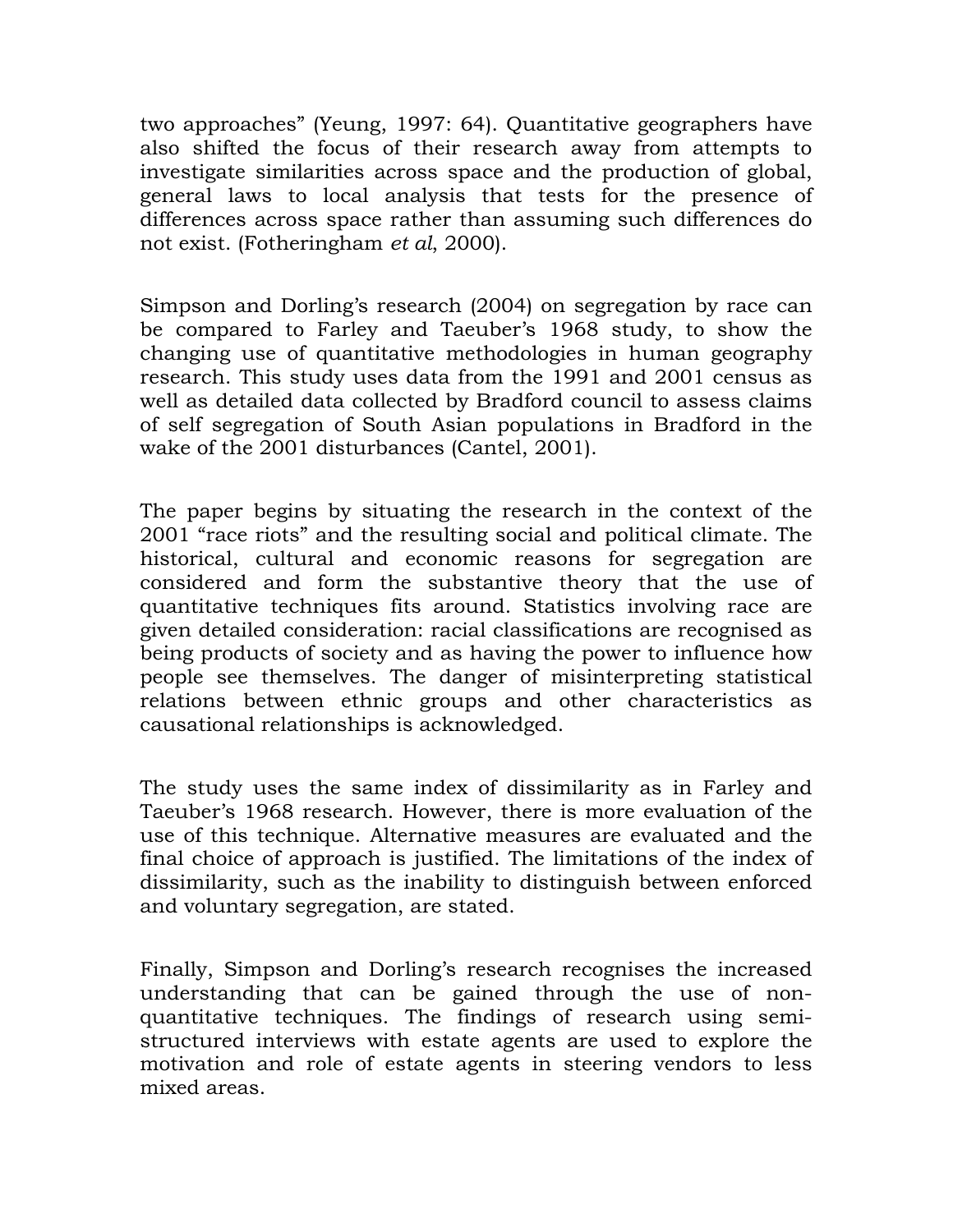#### **Conclusion**

The rush to quantitative methodologies in human geography in the 1950s and 1960s did not include sufficient consideration of the philosophical underpinnings of such approaches (Harvey, 1969). The positivist assumptions upon which the approach was based were rightly attacked in the 1970s and 80s as geography experienced its `cultural turn' and split into a range of modes of thought (Peet, 1998). However, the criticisms that were directed at the quantitative methodologies should not be used to claim that such approaches have no role in human geography today. Rather, it should be learnt from these criticisms that the approach must be used with care, guided by substantive social theory and with an understanding of the weaknesses. Researchers who use quantitative techniques today have acknowledged this and have adapted their use of these techniques (Robinson 1998, Poon, 2004). However this does not seem to have been recognised in geography more widely. Indeed, the debate on quantitative methodologies in human geography continues to be polarised between the supporters and opponents of such techniques (Fotheringham *et al,* 2000). This dualism is not helpful; a focus solely on one approach is likely to result in weaker research (Christensen, 1982). Human geographers should be more open to breaching the quantitativequalitative divide and appreciate that the changes in quantitative methodologies give them great potential for producing more fruitful research.

### **Bibliography**

Bennet R (1985). *Quantification and Relevance.* In: Johnston R (ed) *The Future of Geography.* London: Methuen.

Blaike N (1993), *Approaches to Social Enquiry.* Cambridge: Blackwell

Blaikie N (2000) *Designing Social Research.* Cambridge: Blackwell

Bryman A (2004). *Social Research Methods.* Oxford: Oxford University Press.

Cantle T (2001) *Community Cohesion: a report of the independent review team.* London: Home Office.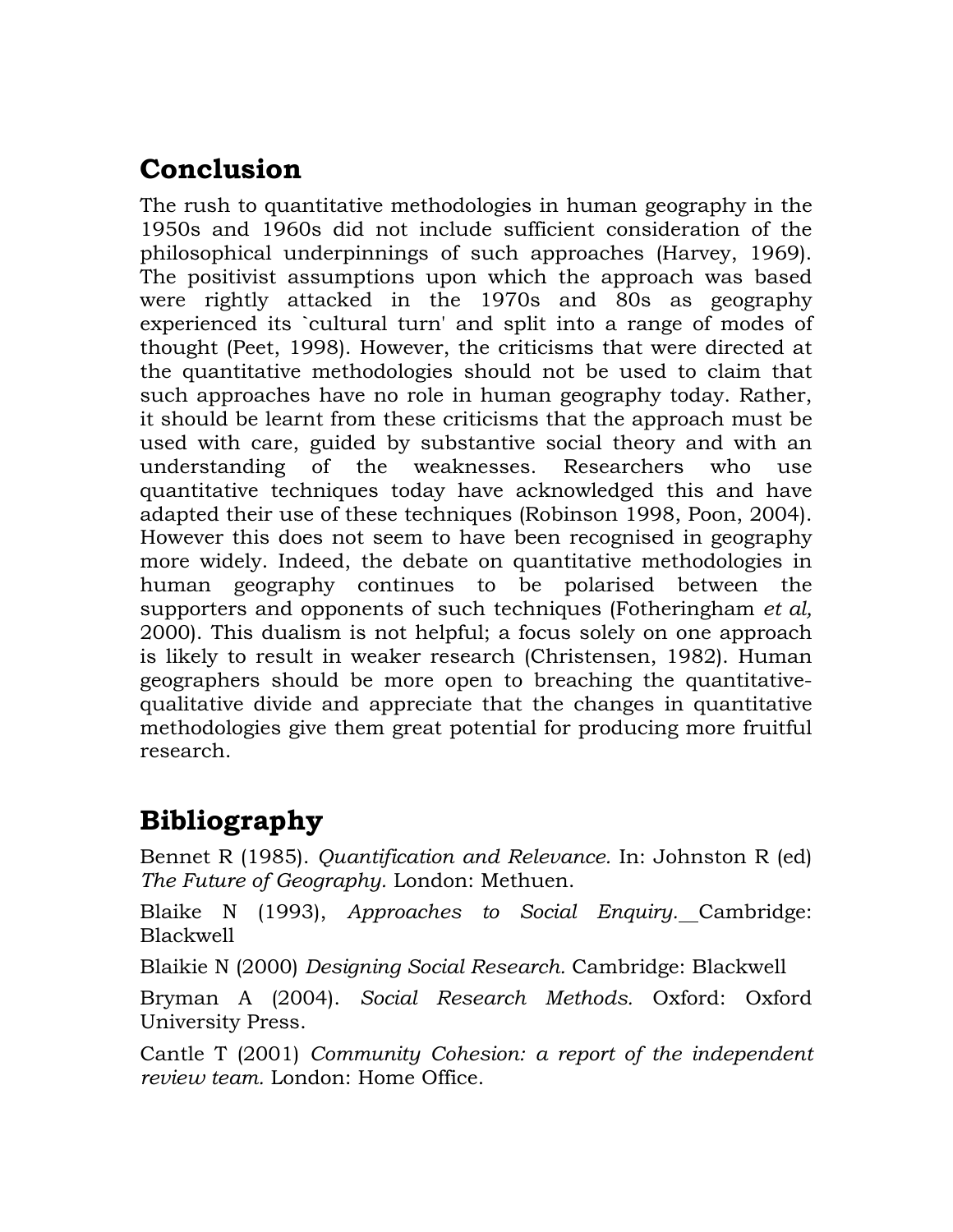Christensen K (1982) *Geography as a Human Science: a Philosophic Critique of the Positivist-humanist split.* In Gould P and Olsson G. *A Search for Common Ground.* London: Pion. p37-57.

Cloke P, Philo C, Sadler D (1991), *Approaching Human Geography.* London: Chapman.

Farley R and Taeuber E (1968) `Population and Residential Segregation since 1960', *Science*, vol 159, No. 3818, 953-956.

Fotheringham A, Bunsden C and Charlton M. (2000) *Quantitative Geography*. London: Sage.

Harvey D (1969). *Explanation in Geography.* London: Arnold.

Holt-Jenson A (1999). *Geography History and Concepts.* London: Sage.

Johnston R, Sidaway J, (2004). *Geography and Geographers- Anglo-American Geogrpahy since 1945.* London: Hodder.

Parker I (1999). *Qualitative data and the Subjectivity of Objective Facts.* In Simpson L and Dorling D, *Statistics in Society.* London: Hodder.

Peet R (1998) *Modern Geographical Thought.* Oxford: Blackwell.

Poon J, (2004) 'Quantitative methods: past and present' *Progress in Human Geography,* vol 28 p807-814.

Robinson G (1998) *Methods and Techniques in Human Geography*. London: Hodder.

Smith M, (1998) *Social Science in Question.* London: Sage.

Rose G, (1997) `Situating Knowledge: positionality, reflexivities and other tactics', *Progress in Human Geography*, vol 21, p305-320.

Sayer A (1992). *Method in Social Science*. London: Routledge.

Sayer A (1985) *Realism and Geography.* In: Johnston R (ed) *The Future of Geography.* London: Methuen.

Simpson L and Dorling D (2004) `Statistics of Racial Segregation: Measures, Evidence and Policy', *Urban Studies*, vol 41 p661-681

Unwin T (1992). *The Place of Geography.* Harlow: Longman.

Yeung, M.W. (1997) 'Critical Realism and realistic research in human geography: a method or a philosophy in search of a method?' *Progress in Human Geography,* vol 21 p57-74.